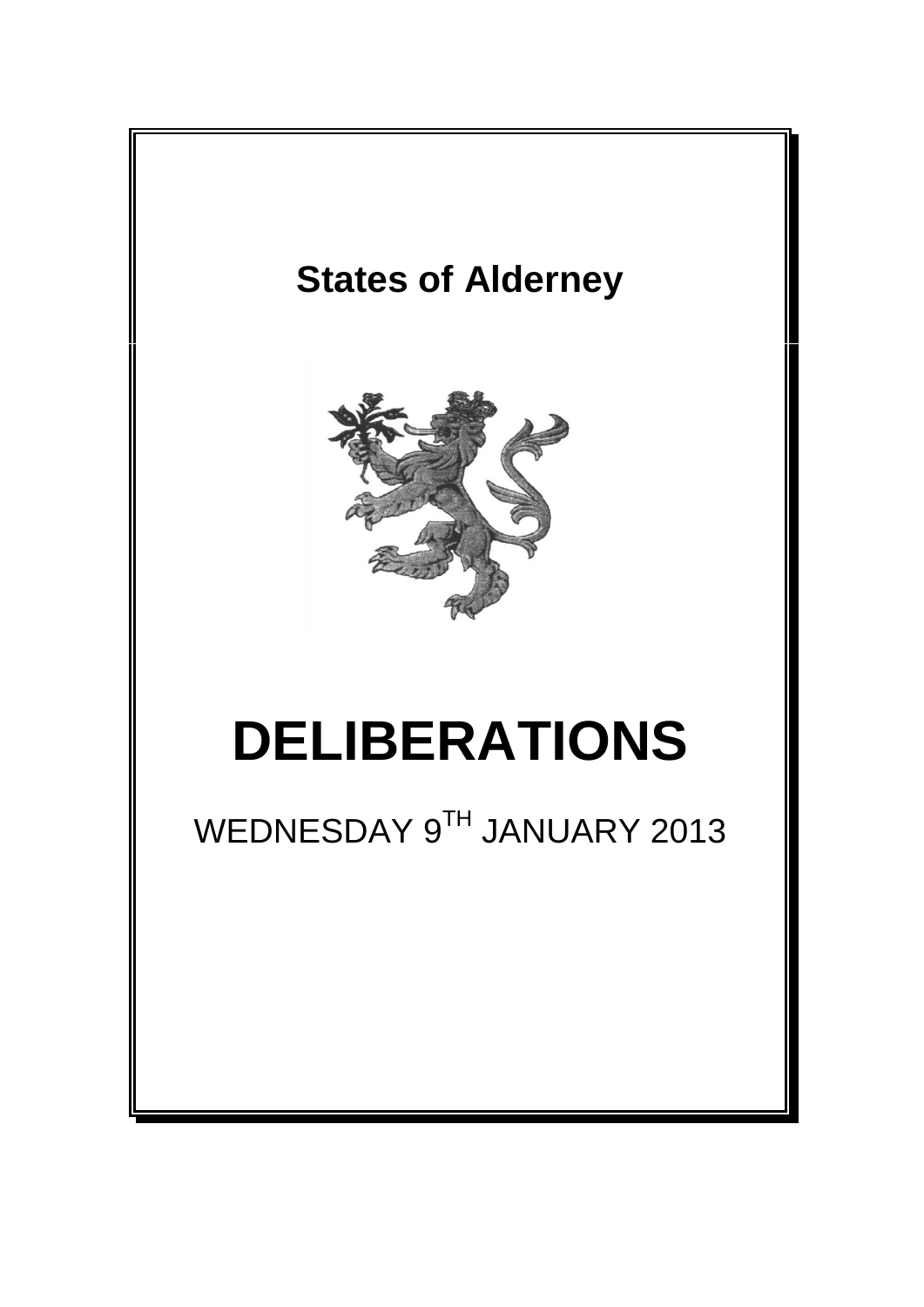## **STATES OF ALDERNEY DELIBERATIONS FOR THE MEETING OF WEDNESDAY 9 TH JANUARY 2013 AT 17:30**

Present: Mr Stuart Trought, President Mr Ian Tugby Mr Paul Arditti Mr Matt Birmingham Mr Tony Llewellyn Mr Ray Berry Mr Louis Jean Mr Neil Harvey Mr Francis Simonet Mr Robert McDowall Mr Chris Rowley

Lieut G T Workman RN (Rtd) represented His Excellency The Lieutenant-Governor of the Bailiwick of Guernsey.

## **Item l Opening of the States**.

#### **Item lI Presentation of Warrant**

**The representative of His Excellency the Lieutenant-Governor of the Bailiwick of Guernsey, Mr Geoffrey Workman, presented his warrant of appointment.**

### **Item III Election Procedure**

**The following amendment was proposed by Mr Arditti and seconded by Mr Llewellyn:-**

"Add the words "... recorded and published..." between the words *verbal* and *vote* so that Item III shall read as follows:-

**The States is asked to decide whether the following elections should be by verbal, recorded and published vote, otherwise Rule 20 of the Rules of Procedure of the States Alderney, shall come into operation, ie., voting shall, unless the States otherwise resolves, be carried out by written ballot.**

Dated 8<sup>th</sup> January 2013"

Approved unanimously

**The proposition as amended was then voted on.**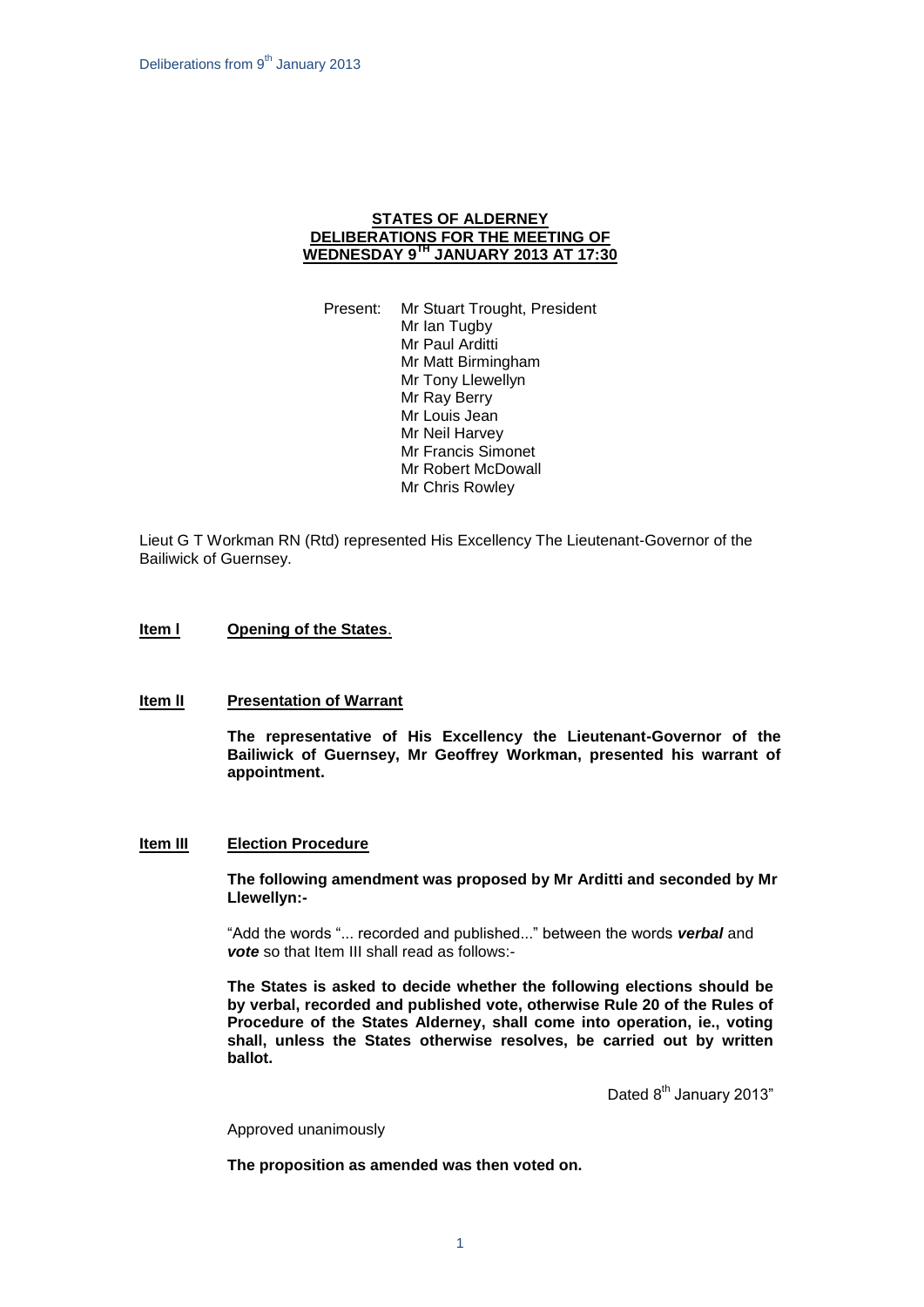**Following Rule 20 of the Rules of Procedure of the States of Alderney, the States resolved that the subsequent elections take place by verbal, recorded and published vote.**

Proposed by Mr Arditti and seconded by Mr Llewellyn Approved unanimously.

## **Item IV Vice President**

### **Mr Ian Tugby was elected Vice President for 2013.**

Proposed by Mr Arditti and seconded by Mr Llewellyn Approved unanimously.

# **Item V Appointment Of Auditors**

### **The States resolved to appoint KPMG Channel Islands Limited to be the States' Auditors for 2013.**

Proposed by Mr Arditti and seconded by Mr Llewellyn Approved unanimously.

## **Item VI Policy and Finance Committee Mandate**

## **The States resolved to approve of the mandate of the Policy and Finance Committee as follows:-**

*"To formulate and make recommendations to the States on all policy matters.*

*To be accountable for the financial management of the States.*

*To operate within the policies, guidelines and resolutions of the States.*

*To liaise and negotiate with the States of Guernsey on all matters relating to the provision of transferred services and finance.*

*To be responsible for all external affairs.*

*To liaise with the General Services Committee and the Building and Development Committee in relation to their budget and legislative requirements.*

*To perform the following functions:*

## *Finance:*

*To present to the States the annual budget and audited accounts and, where necessary, report to the States thereon.*

*To monitor the income and expenditure of the States, its Committees and Trust Funds and, where appropriate, to add comment and recommendation to all applications to the States for money, votes and/or submissions to the States where public income and expenditure is involved.*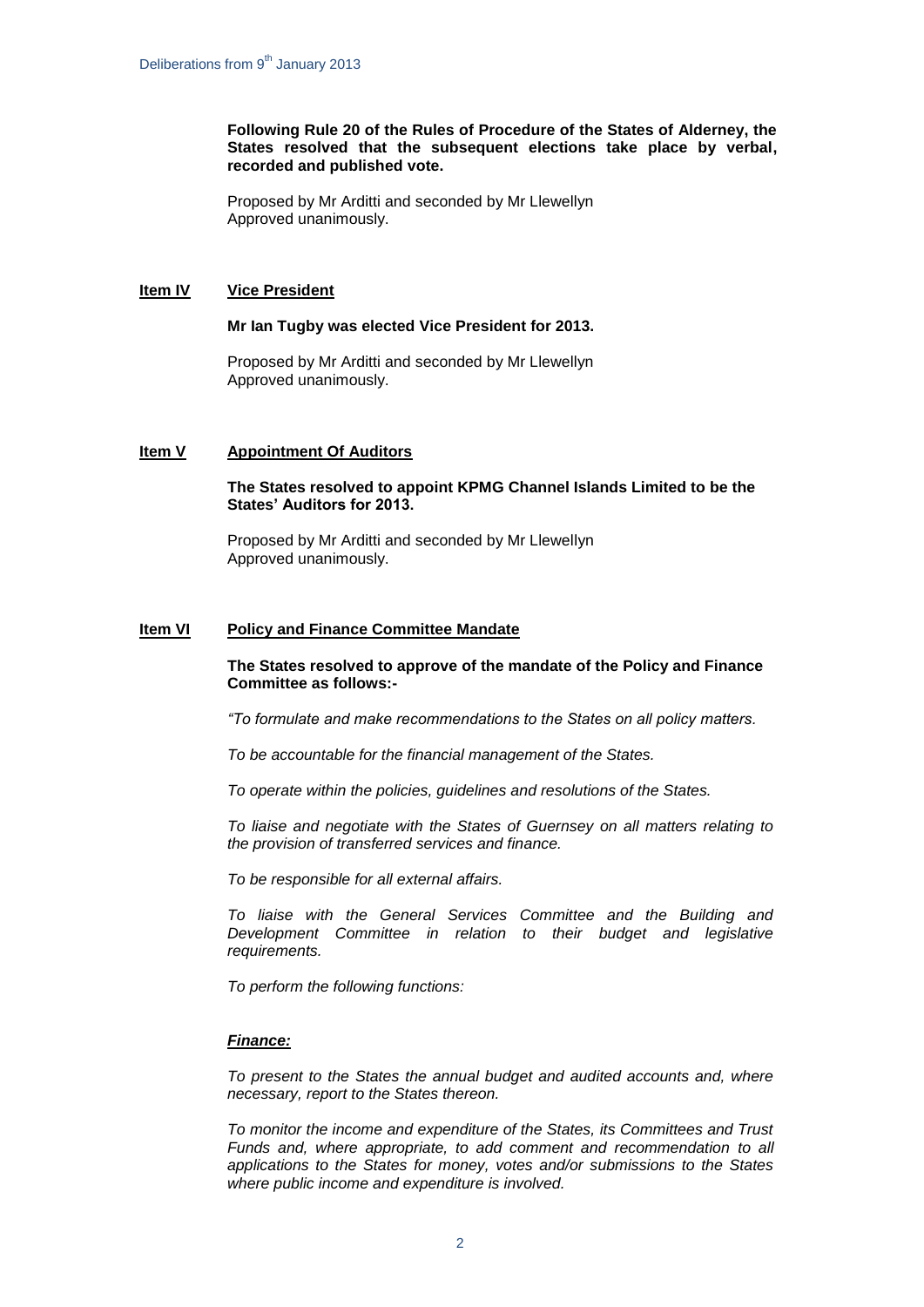*To deal with all borrowings as authorised by the States, loans and the administration of all monies accruing to the States for specific purposes under the terms of various Trusts and Funds.*

*To be responsible for recommending to the States, whether by Ordinance or otherwise, the fees, dues and charges levied by the States for the provision of any service required to be provided under legislation and to approve the rents payable for States' land and properties.* 

*To be responsible for recommending to the States the level of Occupier's Rates.*

*To advise on the rents, premiums (if any) and duration of leases to be granted by the General Services Committee for all other States properties.*

*To submit leases to the States for approval in accordance with the Budget Rules and Procedures.*

*To be responsible for:-.*

- *a. dealing with States borrowings authorised by the States for specific purposes*
- *b. all States insurances*
- *c. postage stamp and coin issues and design approvals*
- *d. dealing with grants not exceeding £5000*
- *e. dealing with Hawkers Licences.*

### *The Economy:*

*To initiate, pursue and report to the States upon matters relating to the economy of the Island, including immigration, population, social services (financial aspects only), the development of an economic plan, employment, industry and e-commerce.*

*To deal with external authorities in fiscal and commercial matters.* 

*To be responsible for public relations and the promotion of the Tourist Industry.*

*To monitor the economic policy of the States and to report and make recommendations for such amendments as deemed necessary.*

*To liaise with the Commerce and Employment Department on matters relating to economic planning.*

## *Constitution and Legal Matters:*

*To be responsible for all matters affecting the Constitution and all legislation (other than legislation falling specifically within the responsibility of the General Services and the Building and Development Control Committee).* 

*To be responsible for all matters relating to International Conventions, Treaties, Agreements, EU Directives and extended legislation from the United Kingdom.*

*To liaise as necessary with the Court of Alderney.*

*To be responsible for and the leasing and use of all States-owned Forts.*

*To be responsible for matters affecting:- Elections;*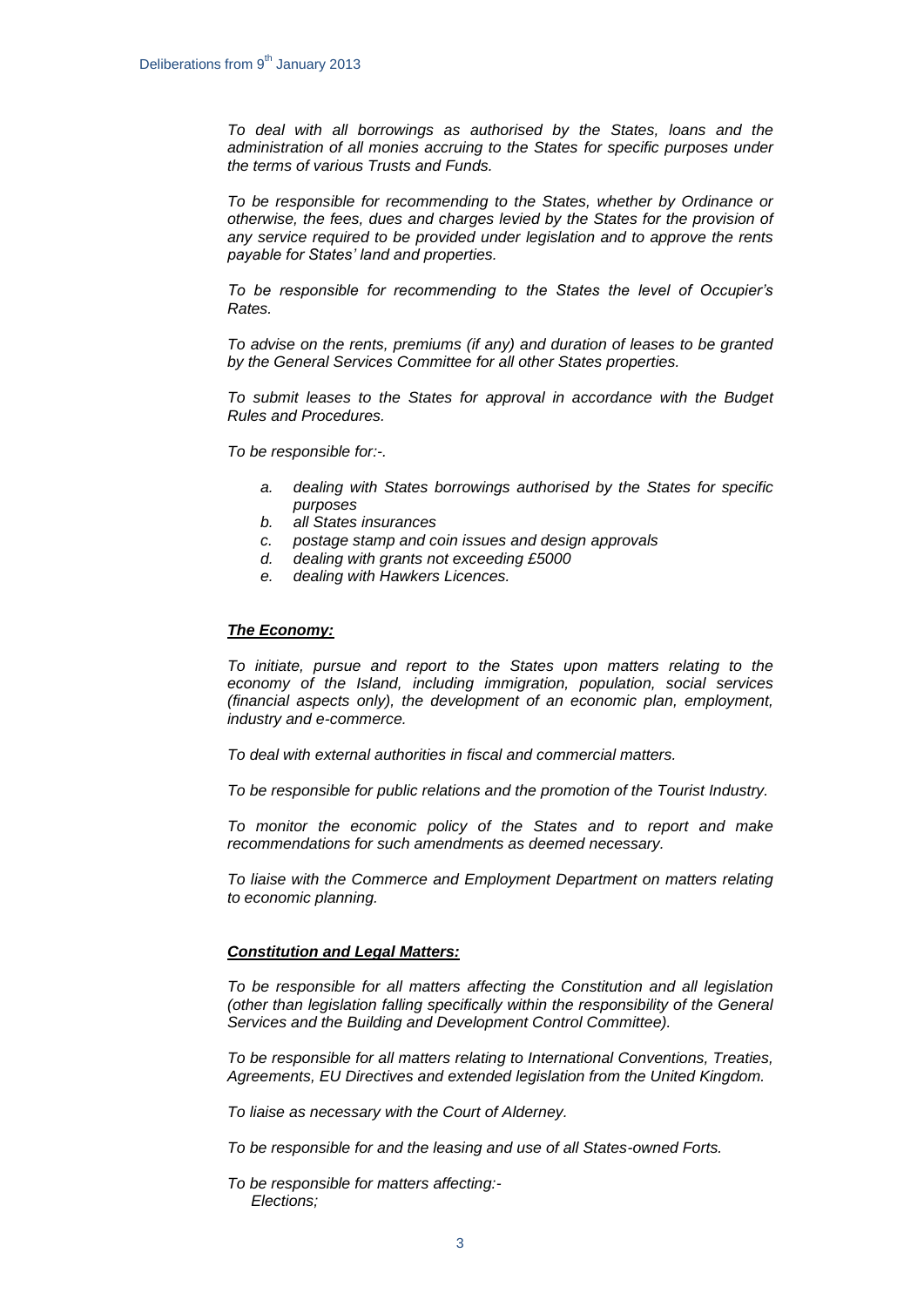*Census; Import and Export Control; Telecommunications; Postal Services, Philately and Currency; Gambling; Emergency Fuel Control (The Energy (Bailiwick of Guernsey) Law, 1978); Dangerous Weapons; Civil Aviation; and Youth Training and Adult Education. Youth Services and activities.*

*To be responsible for all matters relating to welfare.*

*To be responsible for all matters not specifically falling within the mandate of the General Services Committee and the Building and Development Control Committee.*

### *Staff and Offices:*

*To be the States Employment Board with responsibility for all matters relating to the employment of Established Staff and Public Service Employees (PSE's); and the management of office accommodation; to be the Civil Service Board referred to in the Terms and Conditions of Service for Civil Servants and the Terms and Conditions of Employment for Public Service Employees as agreed between the Board and Unite, the Union.* 

*In particular to be responsible for the appointment of staff and the preparation and review of the Terms and Conditions of Service of all salaried staff (subject to the relevant provisions of the Government of Alderney Law) and to liaise with the Association of Guernsey Civil Servants.*

*To control establishment numbers.*

*To be responsible for staff pensions.*

*To liaise with Trades Unions on matters relating to the Terms and Conditions of Employment for Public Service Employees."*

Proposed by Mr Arditti and seconded by Mr Llewellyn Approved unanimously.

## **Item VIl General Services Committee Mandate**

### **The States resolved to approve of the mandate of the General Services Committee as follows:-**

*"To be accountable to the States for the provision and implementation of all Government services provided and/or required by legislation, resolution or policy of the States within agreed budgets.*

*To liaise with the Policy and Finance Committee in relation to budgetary and legislative requirements.*

*To operate within the policies, guidelines and resolutions of the States.*

*In particular, to perform the following functions:-*

*To be accountable for the administration of the harbour and its functions and to make recommendations to the Policy and Finance Committee on all fees, dues and charges required to be levied by legislation.*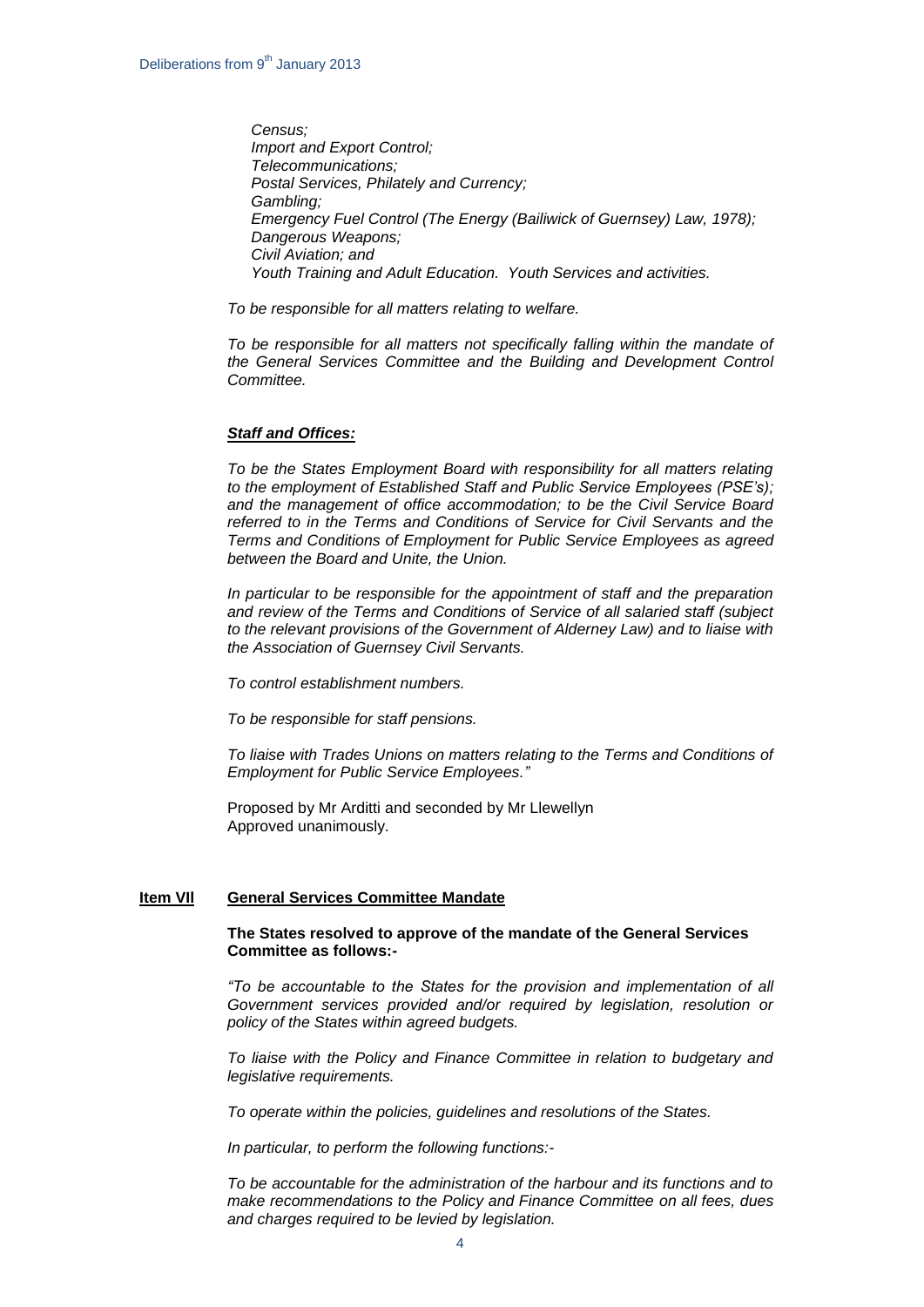*To deal with shipping and all matters relating to the sea.*

*To be responsible for the continuing investigations into a marina in Alderney.*

*To deal with all matters relating to the railway.*

*To administer and maintain all States' buildings including offices; to be accountable for all public works; to place contracts for public works; to be responsible for refuse collection and its disposal.*

*To be responsible for the Fire Brigade; for emergency services; for sewage disposal; and for traffic control.*

*To be accountable for all States' properties which are not the responsibility of the Policy and Finance Committee.* 

*To be responsible for recreation and sports activities.* 

*To be responsible for the Saye Beach Camp site.*

*To be responsible for all matters relating to the allocation of States housing.*

*To be accountable as the Water Board for the provision of water supplies on the Island in accordance with the legislation applicable thereto.*

*To be responsible for the leasing of all States Properties, other than Forts, in the ownership of the States; to deal with all matters relating to agriculture, livestock, other animals, birds and vermin; to administer the Island of Burhou; to be responsible for forestation and fencing and management of all States land including the consolidation of parcels and not to reduce the area of such land without the authority of the States; and be responsible for the slaughterhouse.*

*To be responsible for all matters relating to sea fisheries.*

*To be responsible for environmental monitoring and for the co-ordination of public services in the event of a civil emergency.* 

*To be responsible for the establishment of a working party to be known as the Civil Emergency Working Party which shall include amongst its members the following people:-*

*The President of the States, the States Analyst, the Chief Fire Officer, the Manager of the Water Board, the States Engineer, the General Manager of Alderney Electricity Limited, the resident Sergeant of the Police in Alderney, the Harbour Officer, a Medical Practitioner; a representative of St. John Ambulance (unless otherwise represented); a Communications adviser(s); the person appointed as Co-ordinator of the emergency services, and if in existence the Officer Commanding the Junior Militia.*

*The Working Party shall appoint a Chairman from amongst its members."*

Proposed by Mr Arditti and seconded by Mr Llewellyn Approved unanimously.

# **Item VIII Building and Development Control Committee Mandate**

### **The States resolved to approve of the mandate of the Building and Development Control Committee as follows:-**

*"To be the Authority for approving plans in both the public and private sector; to*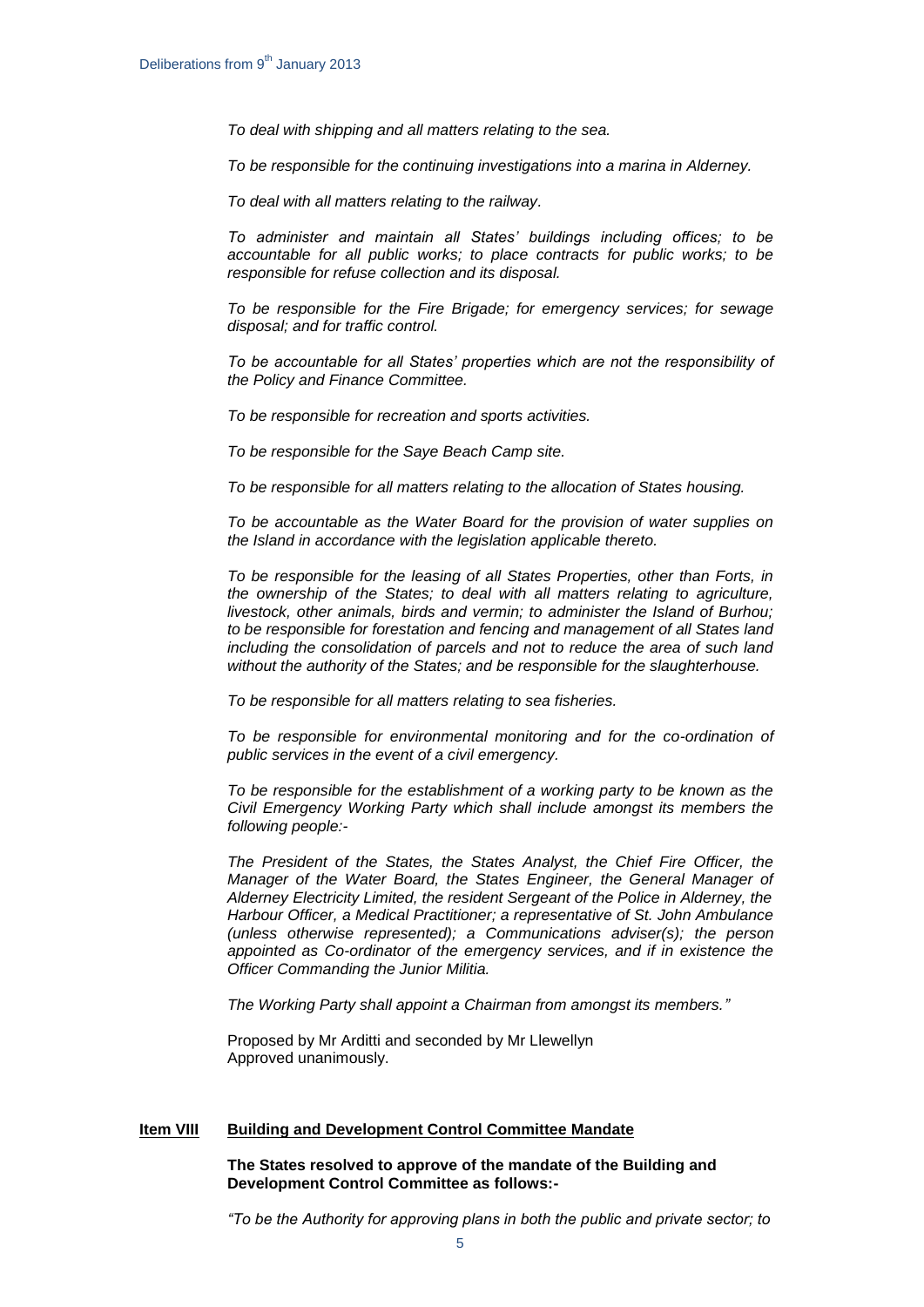*be responsible for the Le Banquage Housing Scheme; to administer The Building and Development Control (Alderney) Law, 2002, as amended; to be the Committee to make recommendations to the States on the maximum number of dwellings to be permitted in any given period in accordance with Section 15 of The Building & Development Control (Alderney) Law, 2002; to administer Building Regulations made under the provisions of The Building & Development Control (Alderney) Law, 2002, and any other law or laws by which they may be replaced.*

*To be responsible for the preparation of a policy and strategy for environmental conservation and ecology on the Island."*

Proposed by Mr Arditti and seconded by Mr Llewellyn Approved unanimously.

# **Item IX Committee Chairmen**

**The States resolved to appoint the Chairmen of the following Committees:-**

**Mr Paul Arditti as Chairman of the Policy and Finance Committee** Proposed by Mr Llewellyn and seconded by Mr Berry Approved unanimously.

**Mr Louis Jean as Chairman of the General Services Committee** Proposed by Mr Simonet and seconded by Mr Berry Approved unanimously.

## **Mr Francis Simonet as Chairman of the Building and Development Control Committee.**

Proposed by Mr McDowall and seconded by Mr Llewellyn Approved unanimously.

# **Item X Two additional Committees**

**The States resolved:-**

- **1. To approve two additional committees which shall be sub-committees of the Policy and Finance Committee and whose mandates shall be determined from time to time by the Policy and Finance Committee; namely:**
	- **i. Finance Committee**

**ii. Business Development, Tourism and Marketing Committee** Proposed by Mr Arditti and seconded by Mr Llewellyn Approved by a majority, all in favour except Mr Tugby who abstained

- **2. To elect Mr Robert McDowall as Chairman of the Finance Committee** Proposed by Mr Jean and seconded by Mr Llewellyn Approved unanimously.
- **3. To elect Mr Neil Harvey as Chairman of the Business Development, Tourism and Marketing Committee** Proposed by Mr Arditti and seconded by Mr Birmingham Approved unanimously.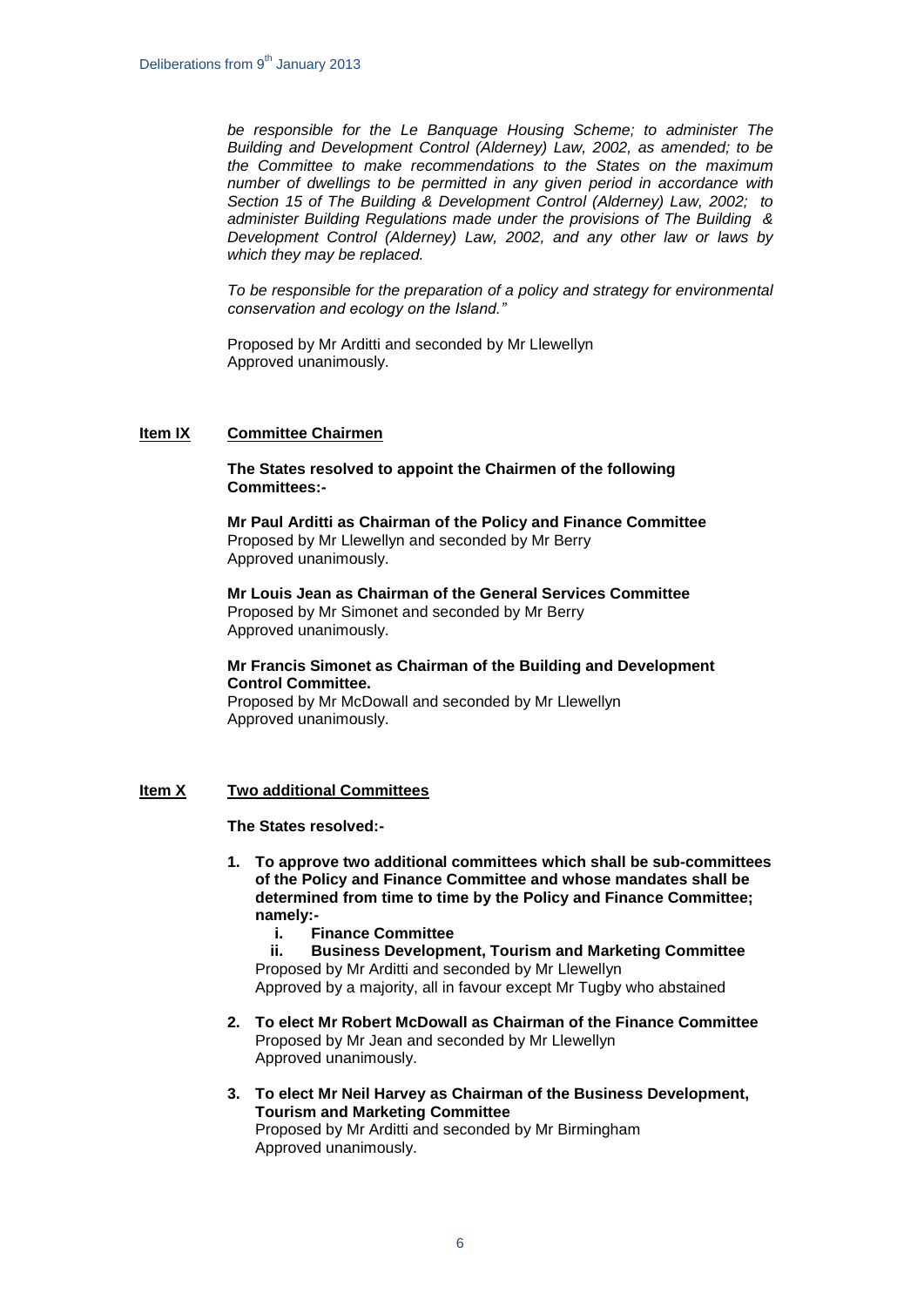### **Item XI Members of the Policy and Finance Committee**

**The States resolved to appoint the Chairmen of the following Committees:-**

- **1. General Services Committee**
- **2. Building and Development Control Committee**
- **3. Finance Committee**
- **4. Business Development, Tourism and Marketing Committee,**

### **to be members of the Policy & Finance Committee**

Proposed by Mr Arditti and seconded by Mr Llewellyn Approved by a majority, all in favour except Mr Tugby who voted against

## **Item XII (a) Committee Members of other Committees**

**The States resolved to appoint the members of the following committees:-**

**1. Three members to the General Services Committee:-**

**Mr Ian Tugby Mr Ray Berry Mr Chris Rowley**

All the above proposed by Mr Jean and seconded by Mr Llewellyn Approved unanimously

#### **2. Four members to the Building and Development Control Committee**

**Mr Matt Birmingham Mr Tony Llewellyn Mr Ray Berry Mr Chris Rowley**

All the above proposed by Mr Simonet and seconded by Mr Jean Approved unanimously

### **3. Three members to the Finance Committee**

**Mr Ian Tugby Mr Matt Birmingham Mr Tony Llewellyn**

All the above proposed by Mr McDowall and seconded by Mr Arditti Approved unanimously

**4. Three members to the Business Development, Tourism and Marketing Committee**

**Mr Matt Birmingham Mr Ray Berry Mr Chris Rowley**

All the above proposed by Mr Harvey and seconded by Mr Simonet Approved unanimously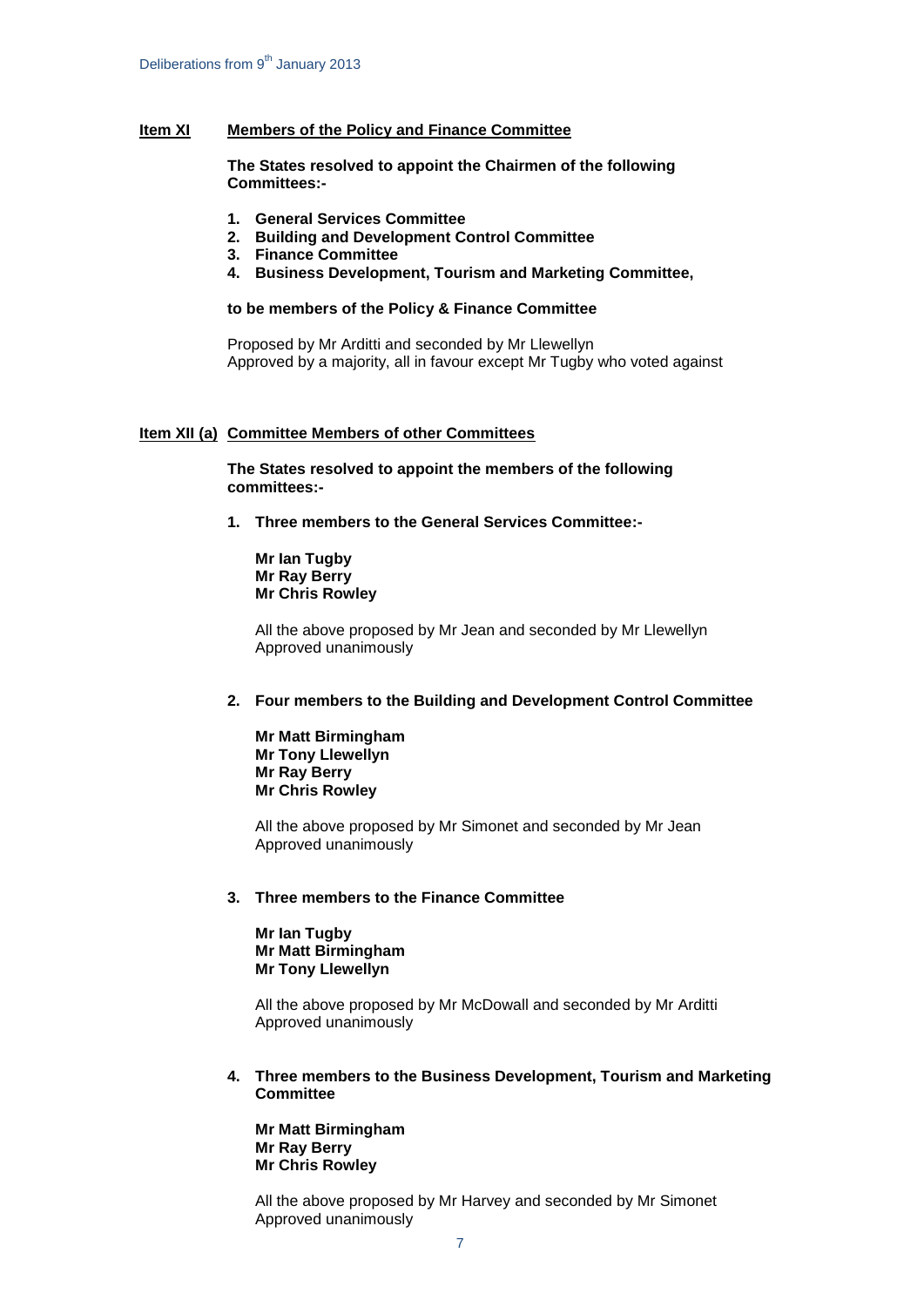### **Item XII (b) Other Appointments:**

**The States resolved to elect the following three members to sit on the Management Committee in the affairs of the Alderney Branch of the Commonwealth Parliamentary Association (the President being Ex-officio Chairman):-**

**Mr Paul Arditti Mr Ray Berry Mr Chris Rowley**

All the above proposed by Mr Llewellyn and seconded by Mr Jean Approved unanimously

#### **Item XlII The States Bank Accounts**

**The States resolved to make the following arrangements relating to the operation of the States Bank Accounts:-**

- **1. To empower any one member of the Policy and Finance Committee with the States Treasurer or her deputy; or the Chief Executive and the States Treasurer or her deputy to operate the States Bank Accounts.**
- **2. To empower any one member of the Policy and Finance Committee with the States Treasurer or her deputy; or the States Treasurer or her deputy with the Chief Executive to operate the Water Board Bank Account.**

Proposed by Mr Arditti and seconded by Mr Llewellyn Approved unanimously

## **Item XIV Election of Alderney Representatives to sit in the Guernsey States of Deliberation**

**The States resolved:-**

(a) **To elect the following two members to sit in the Guernsey States of Deliberation for 2013:-**

**Mr Paul Arditti Mr Louis Jean**

Proposed by Mr Simonet and seconded by Mr McDowall Approved unanimously

**and**

(b) **To elect the following two members to sit in the Guernsey States of Deliberation as Alternative Representatives for 2013:-**

**Mr Neil Harvey Mr Chris Rowley**

Proposed by Mr Llewellyn and seconded by Mr Arditti Approved unanimously